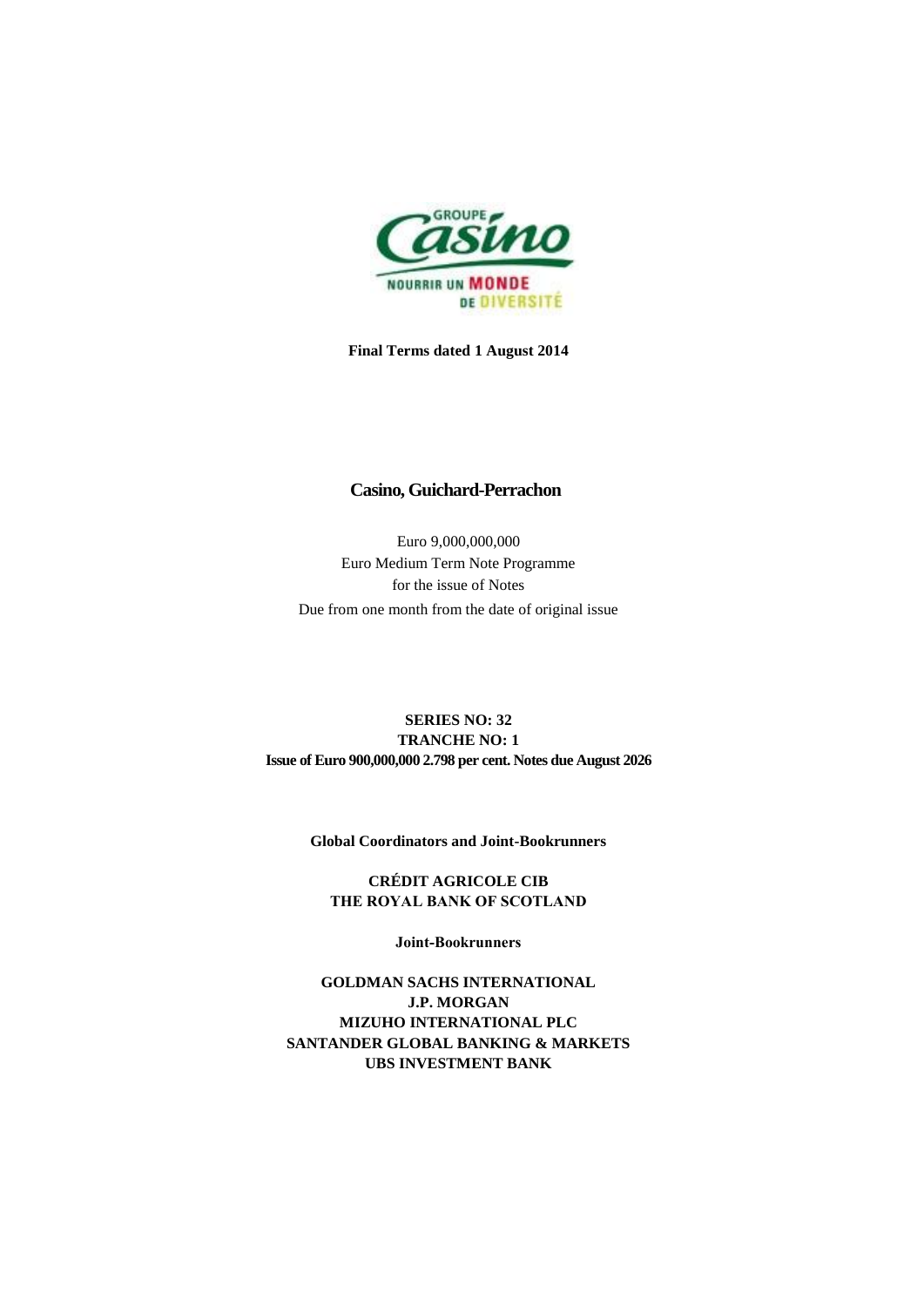#### **PART A – CONTRACTUAL TERMS**

Terms used herein shall be deemed to be defined as such for the purposes of the Conditions set forth in the Base Prospectus dated 3 December 2013 and the supplements to the Base Prospectus dated 19 February 2014, 24 June 2014 and 29 July 2014 respectively, which together constitute a prospectus for the purposes of the Prospectus Directive (Directive 2003/71/EC) (the "**Prospectus Directive**") as amended (which includes the amendments made by Directive 2010/73/EU (the "**2010 PD Amending Prospectus Directive**") to the extent that such amendments have been implemented in a Member State of the European Economic Area). This document constitutes the Final Terms of the Notes described herein for the purposes of Article 5.4 of the Prospectus Directive and must be read in conjunction with such Base Prospectus as so supplemented. Full information on the Issuer and the offer of the Notes is only available on the basis of the combination of these Final Terms and the Base Prospectus as supplemented. The Base Prospectus and the supplements to the Base Prospectus are available for viewing at the office of the Fiscal Agent or each of the Paying Agents and on the websites of (a) the Luxembourg Stock Exchange (www.bourse.lu) and (b) the Issuer (http://www.groupe-casino.fr/fr/Obligations.html) and copies may be obtained from Casino, Guichard-Perrachon, 1, Esplanade de France, 42000 Saint-Etienne, France.

| 1. | Series Number:<br>(i)                                                           | 32                                                                                                                                                        |
|----|---------------------------------------------------------------------------------|-----------------------------------------------------------------------------------------------------------------------------------------------------------|
|    | Tranche Number:<br>(ii)                                                         | 1                                                                                                                                                         |
| 2. | Specified Currency or Currencies:                                               | Euro ("EUR")                                                                                                                                              |
| 3. | <b>Aggregate Nominal Amount:</b>                                                |                                                                                                                                                           |
|    | Series:<br>(i)                                                                  | EUR 900,000,000                                                                                                                                           |
|    | Tranche:<br>(ii)                                                                | EUR 900,000,000                                                                                                                                           |
|    | <b>Issue Price:</b>                                                             | 100 per cent. of the Aggregate Nominal Amount                                                                                                             |
| 5. | Specified Denomination:                                                         | EUR 100,000                                                                                                                                               |
| 6. | Issue Date:<br>(i)                                                              | 5 August 2014                                                                                                                                             |
|    | <b>Interest Commencement Date:</b><br>(ii)                                      | <b>Issue Date</b>                                                                                                                                         |
| 7. | <b>Maturity Date:</b>                                                           | 5 August 2026                                                                                                                                             |
| 8. | <b>Interest Basis:</b>                                                          | 2.798 per cent. Fixed Rate                                                                                                                                |
| 9. | Change of Interest Basis:                                                       | Not Applicable                                                                                                                                            |
|    | 10. Put/Call Options:                                                           | <b>Issuer Call</b><br>Make-Whole Redemption<br>Change of Control Put<br>(further particulars specified below)                                             |
|    | 11. Dates of the corporate<br>authorisations for issuance of Notes<br>obtained: | Decision of the <i>Conseil d'administration</i> of the Issuer dated<br>28 July 2014 and decision of the Président Directeur Général dated<br>30 July 2014 |

#### **PROVISIONS RELATING TO INTEREST (IF ANY) PAYABLE**

| 12. Fixed Rate Note Provisions |                                | Applicable                                                                            |  |
|--------------------------------|--------------------------------|---------------------------------------------------------------------------------------|--|
| (i)                            | Rate of Interest:              | 2.798 per cent. per annum payable annually in arrear on each Interest<br>Payment Date |  |
| (i)                            | <b>Interest Payment Dates:</b> | 5 August in each year commencing on 5 August 2015                                     |  |
|                                | (iii) Fixed Coupon Amount:     | EUR 2,798 per Specified Denomination                                                  |  |
|                                |                                |                                                                                       |  |

A18509844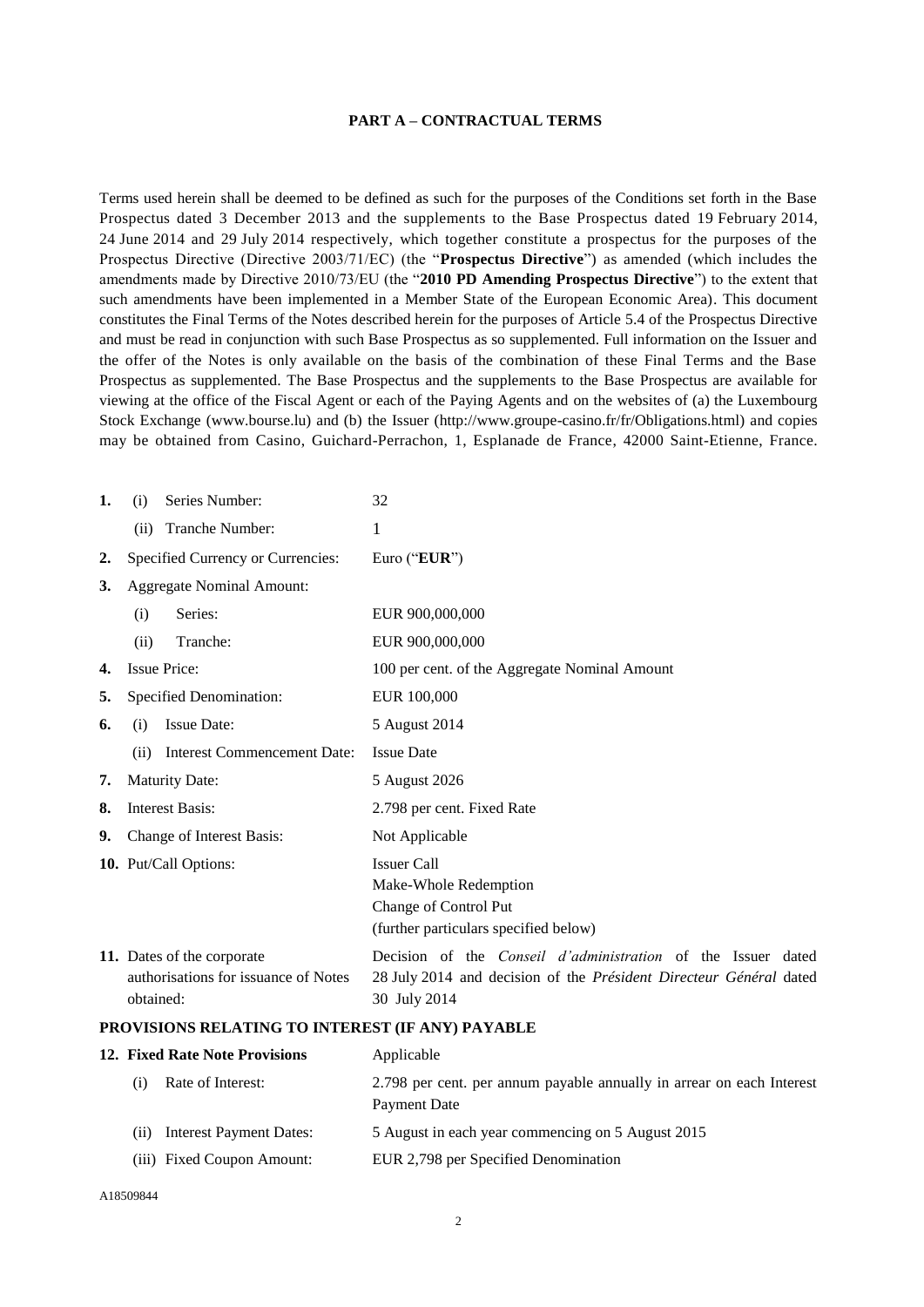|                                   |                                                                   |         | (iv) Broken Amount:                                                            | Not Applicable                                                                                                                                                                                                                                                                                                                                                                                                                                                                                                                                                                                                             |  |
|-----------------------------------|-------------------------------------------------------------------|---------|--------------------------------------------------------------------------------|----------------------------------------------------------------------------------------------------------------------------------------------------------------------------------------------------------------------------------------------------------------------------------------------------------------------------------------------------------------------------------------------------------------------------------------------------------------------------------------------------------------------------------------------------------------------------------------------------------------------------|--|
|                                   | Adjustment of Interest Rate:<br>(v)<br>Margin Adjustment:<br>(vi) |         |                                                                                | Applicable                                                                                                                                                                                                                                                                                                                                                                                                                                                                                                                                                                                                                 |  |
|                                   |                                                                   |         |                                                                                | Applicable                                                                                                                                                                                                                                                                                                                                                                                                                                                                                                                                                                                                                 |  |
|                                   |                                                                   |         |                                                                                | 1.25 per cent. per annum                                                                                                                                                                                                                                                                                                                                                                                                                                                                                                                                                                                                   |  |
|                                   |                                                                   |         | (vii) Day Count Fraction:                                                      | Actual/Actual - ICMA                                                                                                                                                                                                                                                                                                                                                                                                                                                                                                                                                                                                       |  |
|                                   |                                                                   |         | (viii) Determination Dates:                                                    | 5 August in each year                                                                                                                                                                                                                                                                                                                                                                                                                                                                                                                                                                                                      |  |
|                                   |                                                                   |         | 13. Floating Rate Note Provisions                                              | Not Applicable                                                                                                                                                                                                                                                                                                                                                                                                                                                                                                                                                                                                             |  |
|                                   | 14. Zero Coupon Note Provisions                                   |         |                                                                                | Not Applicable                                                                                                                                                                                                                                                                                                                                                                                                                                                                                                                                                                                                             |  |
| PROVISIONS RELATING TO REDEMPTION |                                                                   |         |                                                                                |                                                                                                                                                                                                                                                                                                                                                                                                                                                                                                                                                                                                                            |  |
|                                   | 15. Call Option                                                   |         |                                                                                |                                                                                                                                                                                                                                                                                                                                                                                                                                                                                                                                                                                                                            |  |
|                                   |                                                                   |         | (Condition $6(b)(i)$ )                                                         | Applicable                                                                                                                                                                                                                                                                                                                                                                                                                                                                                                                                                                                                                 |  |
|                                   | (i)                                                               |         | <b>Optional Redemption Date:</b>                                               | At any time on or after 5 May 2026 (three months prior to the Maturity<br>Date)                                                                                                                                                                                                                                                                                                                                                                                                                                                                                                                                            |  |
|                                   | (ii)                                                              |         | <b>Optional Redemption Amount</b>                                              |                                                                                                                                                                                                                                                                                                                                                                                                                                                                                                                                                                                                                            |  |
|                                   |                                                                   |         | of each Note:                                                                  | EUR 100,000 per Specified Denomination                                                                                                                                                                                                                                                                                                                                                                                                                                                                                                                                                                                     |  |
|                                   |                                                                   |         | (iii) If redeemable in part:                                                   | Not Applicable                                                                                                                                                                                                                                                                                                                                                                                                                                                                                                                                                                                                             |  |
|                                   |                                                                   | (a)     | Minimum Redemption<br>Amount to be redeemed:                                   | Not Applicable                                                                                                                                                                                                                                                                                                                                                                                                                                                                                                                                                                                                             |  |
|                                   |                                                                   | (b)     | <b>Maximum Redemption</b><br>Amount to be redeemed:                            | Not Applicable                                                                                                                                                                                                                                                                                                                                                                                                                                                                                                                                                                                                             |  |
|                                   |                                                                   |         | (iv) Notice period:                                                            | As per Condition $6(b)(i)$                                                                                                                                                                                                                                                                                                                                                                                                                                                                                                                                                                                                 |  |
|                                   |                                                                   |         | 16. Make-Whole Redemption                                                      |                                                                                                                                                                                                                                                                                                                                                                                                                                                                                                                                                                                                                            |  |
|                                   | (Condition 6(b)(ii))<br>Notice period:<br>(i)                     |         |                                                                                | Applicable                                                                                                                                                                                                                                                                                                                                                                                                                                                                                                                                                                                                                 |  |
|                                   |                                                                   |         |                                                                                | As per Condition $6(b)(ii)$                                                                                                                                                                                                                                                                                                                                                                                                                                                                                                                                                                                                |  |
|                                   | (ii)                                                              |         | Parties to be notified (if other<br>than set out in Condition<br>$6(b)(ii))$ : | Not Applicable                                                                                                                                                                                                                                                                                                                                                                                                                                                                                                                                                                                                             |  |
|                                   |                                                                   | Margin: | (iii) Make Whole Redemption                                                    | 0.25 per cent. per annum                                                                                                                                                                                                                                                                                                                                                                                                                                                                                                                                                                                                   |  |
|                                   |                                                                   | Rate:   | (iv) Make Whole Redemption                                                     | The Make-Whole Redemption Rate is the average of the four<br>quotations given by the Reference Dealers of the mid-market annual<br>yield to maturity of the 1.50 per cent. Bundesobligationen of the<br>Bundesrepublik Deutschland due 15 May 2024 with ISIN<br>DE0001102358 (the "Bund"), on the fourth Business Day preceding<br>the optional redemption date. "Reference Dealers" means each of the<br>four banks selected by the Calculation Agent which are primary<br>European government security dealers, and their respective successors,<br>or market makers in pricing corporate bond issues. If the Bund is no |  |

3

Condition 15.

longer outstanding, a similar bund will be chosen by the Calculation Agent at 11.00 a.m. (Central European time (CET)) on the third Business Day preceding the optional redemption date, quoted in writing by the Calculation Agent to the Issuer. The optional redemption date will be published by the Issuer in accordance with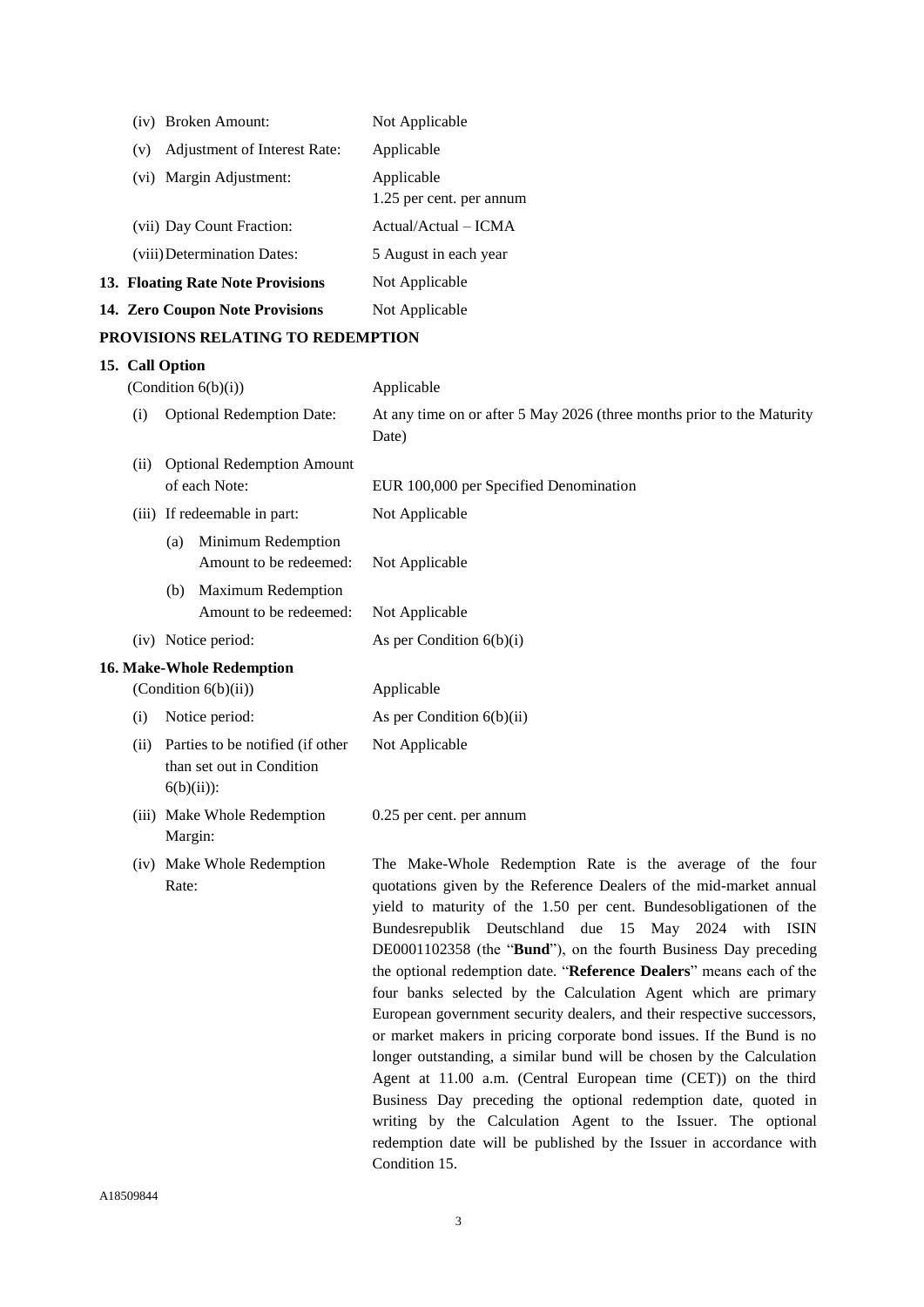|                   | 17. Put Option<br>(Condition $6(c)$ )                                                                                                                                                                                           | Not Applicable                                                                                                                                                                        |
|-------------------|---------------------------------------------------------------------------------------------------------------------------------------------------------------------------------------------------------------------------------|---------------------------------------------------------------------------------------------------------------------------------------------------------------------------------------|
|                   | 18. Change of Control Put Option                                                                                                                                                                                                |                                                                                                                                                                                       |
|                   | (Condition 6(i))                                                                                                                                                                                                                | Applicable                                                                                                                                                                            |
|                   | 19. Final Redemption Amount of                                                                                                                                                                                                  |                                                                                                                                                                                       |
|                   | each Note                                                                                                                                                                                                                       | EUR 100,000 per Specified Denomination                                                                                                                                                |
|                   | 20. Early Redemption Amount                                                                                                                                                                                                     |                                                                                                                                                                                       |
| (i)               | Early Redemption Amount(s)<br>of each Note payable on<br>redemption<br>for<br>taxation<br>reasons (Condition $6(e)$ ), for<br>illegality (Condition 6(h)) or<br>on event of default (Condition<br>9) or other early redemption: | EUR 100,000 per Specified Denomination                                                                                                                                                |
| (ii)              | Redemption<br>for<br>taxation<br>reasons permitted on days<br>others than Interest Payment<br>Dates (Condition $6(e)$ ):                                                                                                        | Yes                                                                                                                                                                                   |
|                   | (iii) Unmatured<br>Coupons<br>to<br>void<br>upon<br>become<br>early<br>(Materialised<br>redemption<br>Notes only) (Condition $7(f)$ ):                                                                                          | Not Applicable                                                                                                                                                                        |
|                   | <b>GENERAL PROVISIONS APPLICABLE TO THE NOTES</b>                                                                                                                                                                               |                                                                                                                                                                                       |
|                   | 21. Form of Notes:                                                                                                                                                                                                              | <b>Bearer Dematerialised Notes</b>                                                                                                                                                    |
| (i)               | <b>Registration Agent:</b>                                                                                                                                                                                                      | Not Applicable                                                                                                                                                                        |
| (ii)              | <b>Temporary Global</b><br>Certificate:                                                                                                                                                                                         | Not Applicable                                                                                                                                                                        |
|                   | (iii) Applicable TEFRA                                                                                                                                                                                                          |                                                                                                                                                                                       |
|                   | exemption:                                                                                                                                                                                                                      | Not Applicable                                                                                                                                                                        |
|                   | 22. Financial Centre:                                                                                                                                                                                                           | Not Applicable                                                                                                                                                                        |
|                   | 23. Talons for future Coupons to be<br>attached to Definitive Notes (and<br>dates on which such Talons mature):<br>24. Redenomination, renominalisation                                                                         | Not Applicable                                                                                                                                                                        |
|                   | and reconventioning provisions:                                                                                                                                                                                                 | Not Applicable                                                                                                                                                                        |
|                   | 25. Consolidation provisions:                                                                                                                                                                                                   | Not Applicable                                                                                                                                                                        |
| <b>26.</b> Masse: |                                                                                                                                                                                                                                 | Contractual Masse shall apply                                                                                                                                                         |
|                   |                                                                                                                                                                                                                                 | Name and address of the Representative:<br>Mr. Laurent Adoult<br>Crédit Agricole Corporate and Investment Bank<br>9 Quai du Président Paul Doumer<br>92920 Paris La Défense<br>France |
|                   |                                                                                                                                                                                                                                 | Name and address of the alternate Representative:                                                                                                                                     |

A18509844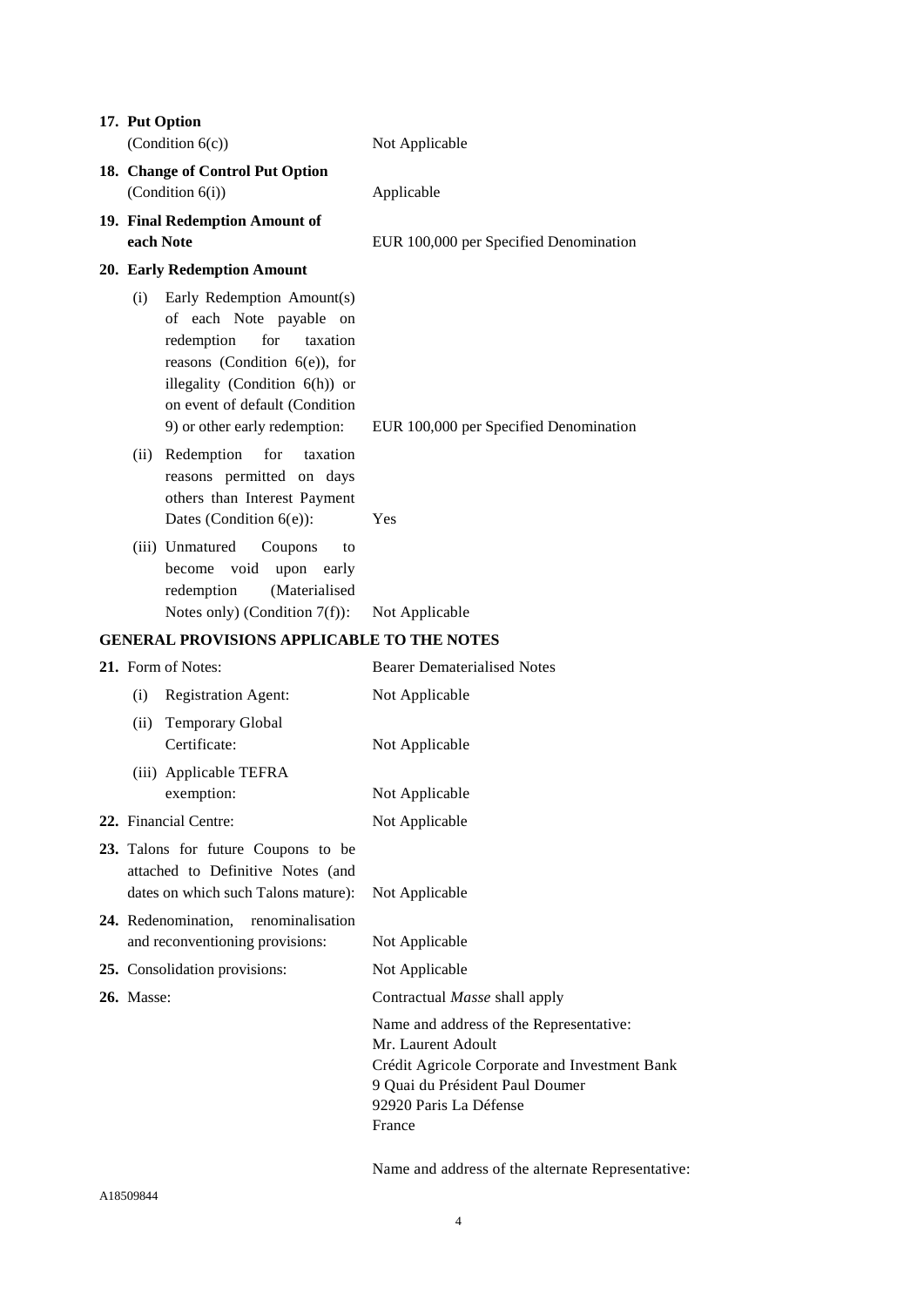Mrs. Audrey Sebban Crédit Agricole Corporate and Investment Bank 9 Quai du Président Paul Doumer 92920 Paris La Défense France

The Representative shall receive no remuneration.

### **PURPOSE OF FINAL TERMS**

These Final Terms comprise the final terms required for issue and admission to trading on the Regulated Market of the Luxembourg Stock Exchange of the Notes described herein pursuant to the Euro 9,000,000,000 Euro Medium Term Note Programme of the Issuer.

Signed on behalf of Casino, Guichard-Perrachon:

Duly represented by: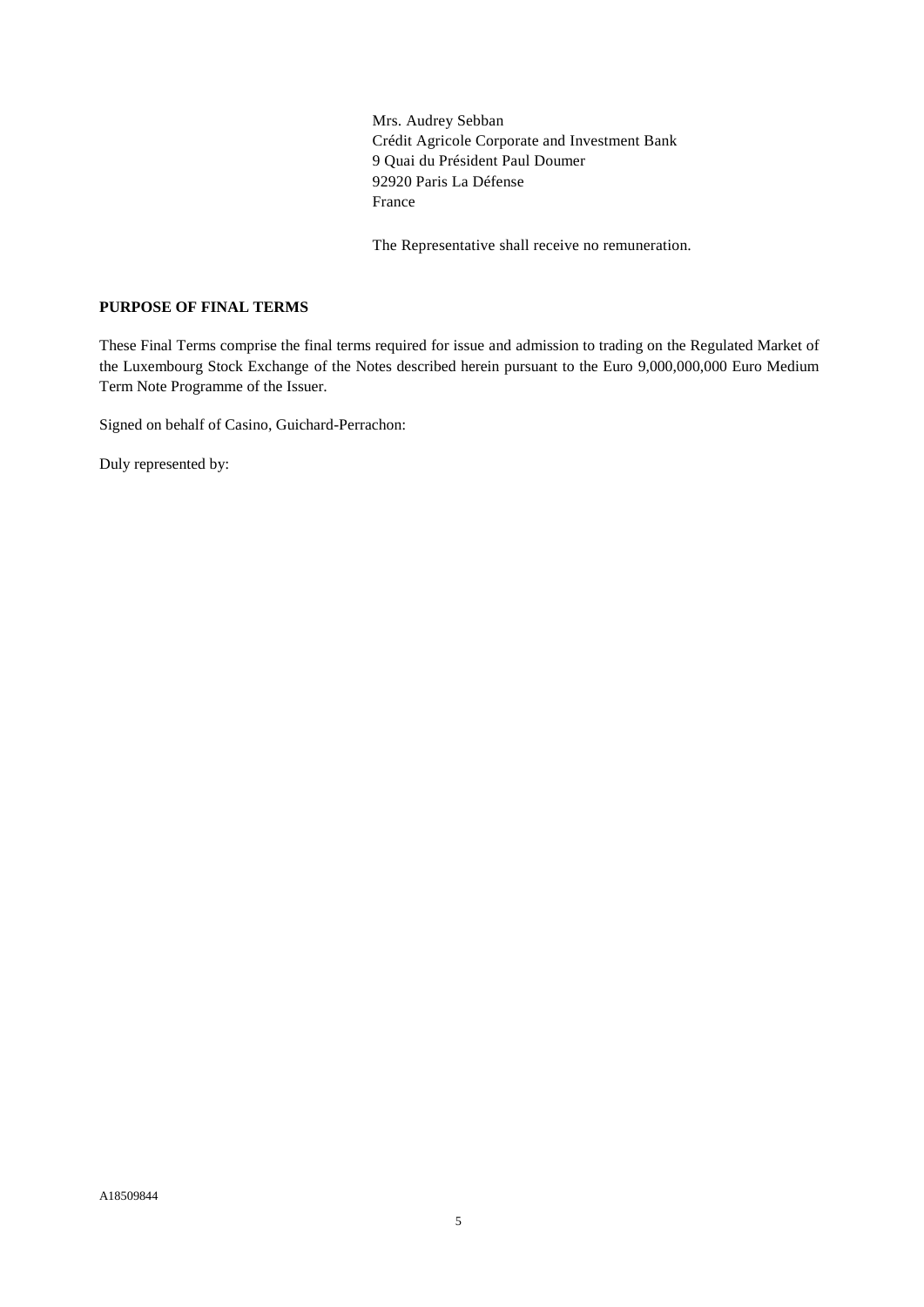### **PART B – OTHER INFORMATION**

### **1 LISTING AND ADMISSION TO TRADING**

| (i) Listing:<br>Official list of the Luxembourg Stock Exchange |  |
|----------------------------------------------------------------|--|
|----------------------------------------------------------------|--|

(ii) Admission to trading: Application has been made by the Issuer (or on its behalf)

from 5 August 2014.

## **2 RATINGS**

Ratings: The Notes to be issued are expected to be rated: S&P: BBB-Fitch: BBB-

> Each of S&P and Fitch is established in the European Union, is registered under Regulation (EC) No 1060/2009 as amended (the "**CRA Regulation**") and is included in the list of credit rating agencies registered in accordance with the CRA Regulation published on the European Securities and Markets Authority's website (www.esma.europa.eu/page/List-registered-and-certified-CRAs).

> for the Notes to be admitted to trading on the Regulated Market of the Luxembourg Stock Exchange with effect

### **3 INTERESTS OF NATURAL AND LEGAL PERSONS INVOLVED IN THE ISSUE**

Save as disclosed in "Subscription and Sale" so far as the Issuer is aware, no person involved in the offer of the Notes has an interest material to the offer.

# **4 THIRD PARTY INFORMATION AND STATEMENT BY EXPERTS AND DECLARATIONS OF ANY INTEREST**

Not Applicable

### **5 TOTAL EXPENSES**

Estimated total expenses relating to the admission to trading: EUR 7,240

### **6 YIELD**

Indication of yield: 2.798 per cent. per annum

### **7 OPERATIONAL INFORMATION**

| ISIN Code:   | FR0012074284 |
|--------------|--------------|
| Common Code: | 109475459    |